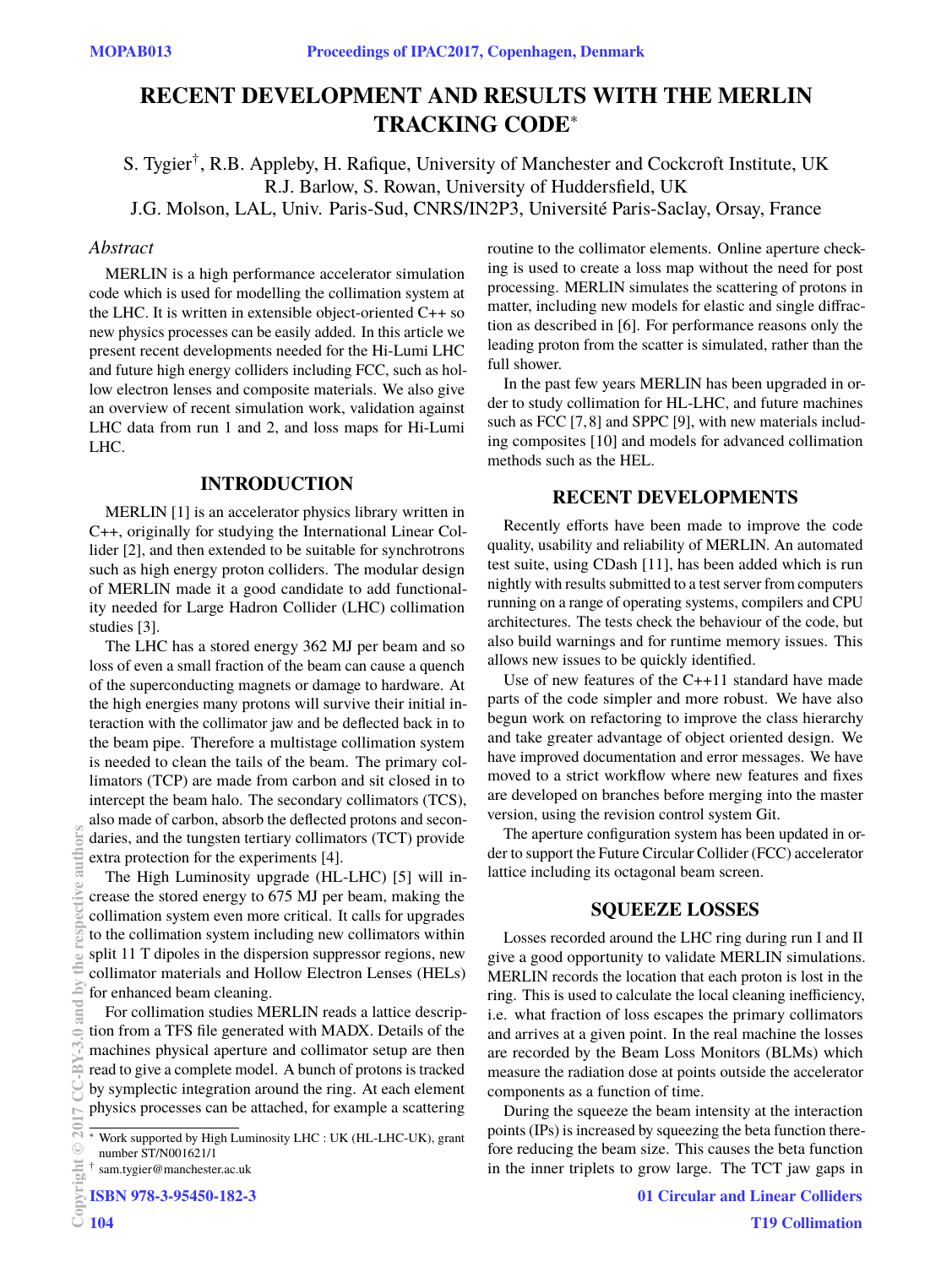the interaction regions are therefore reduced to give greater protection to the triplet magnets. As the squeeze transitions through a range of optics configurations, it is useful for comparing MERLIN simulations to BLM data. By normalising to the final squeeze point the changes in cleaning inefficiency can be compared independently to the BLM response.

For Run I there were no loss maps made during Machine Development (MD) sessions for the intermediate squeeze settings. Instead, we have used BLM data from 4 TeV physics fills during 2012. Here the comparison is difficult because the data at any point contains an unknown mixture of losses in horizontal and vertical and from both beams. The signal on the TCTs is also small compared to the noise floor.

For Run II loss maps were made during MDs at steps within the squeeze, by exciting the beams individually in one plane at a time. This gives a stronger signal and allows simpler comparison with simulations. Figure 1 shows the good agreement between MERLIN and the BLM signals for the 2015 squeeze configurations.



Figure 1: TCT in IR1 loss as a function of  $\beta^*$ . BLM data is<br>shown in dashed and MERI IN simulations in solid lines shown in dashed and MERLIN simulations in solid lines.

## **HIGH LUMINOSITY LHC**

The HL-LHC upgrade brings a number of changes in order to increase the luminosity for the experiments. The Achromatic Telescopic Squeezing (ATS) optics, as shown in fig. 2, and stronger inner triplet quadrupoles allows for reducing  $β^*$  to 15 cm at IP1 and IP5. Upgrades to the injector chain allow increasing the beam current. These require chain allow increasing the beam current. These require upgrades to the collimation system in order to protect the machine and keep experimental backgrounds low.

The dispersion suppression regions at the end of the long straight sections are found to need additional protection from particles that have received significant changes in rigidity. It is proposed to replace some of the present 8 T dipoles in these regions with two shorter 11 T leaving space in between for a collimator.

Figure 3 shows the loss map for the whole ring and zoomed in on the betatron collimation region in IR7. The losses in the collimation regions and the TCTs at the experimental regions are visible.

0 5000 10000 15000 20000 25000  $S(m)$ °5 5000 10000 15000 20000  $^{25000}$   $\Gamma$ BETX BETY (m) **BET BETY**  $\overline{D}x$ −3 −2 −1  $\mathbf{0}$ 1 2 3  $\widehat{E}$ 

Figure 2:  $β$ -functions and dispersion for HL-LHC ring, 15 cm round optics, calculated by MERLIN.



Figure 3: Loss maps for HL-LHC 15cm squeezed optics, whole ring above and IR7 below. Collimator, warm and cold losses are shown in black, red and blue respectively.

## **HOLLOW ELECTRON LENS**

The HEL is a hollow beam of electrons that is copropagated with the beam in order to enhance diffusion of the halo. It can be operated with a smaller gap than a physical collimator as it does not contribute significantly to the impedance budget and is not damaged by proton impacts.

The crab cavities in the HL-LHC upgrade introduce the possibility of fast beam losses in catastrophic failure scenarios. By depleting the number of protons in the halo, the HEL reduces the damage that could be caused in these cases.

A HEL process has been added to MERLIN which implements DC, AC, diffusive and turn-skip modes. Two radial profiles are offered, 'perfect' which gives an ideal uniform electron charge density and 'radial' which is a parametrisation based on the prototype LHC HEL cathode, as shown in fig. 4. Figure 5 shows the survival fraction of halo particles

**T19 Collimation**

**01 Circular and Linear Colliders**